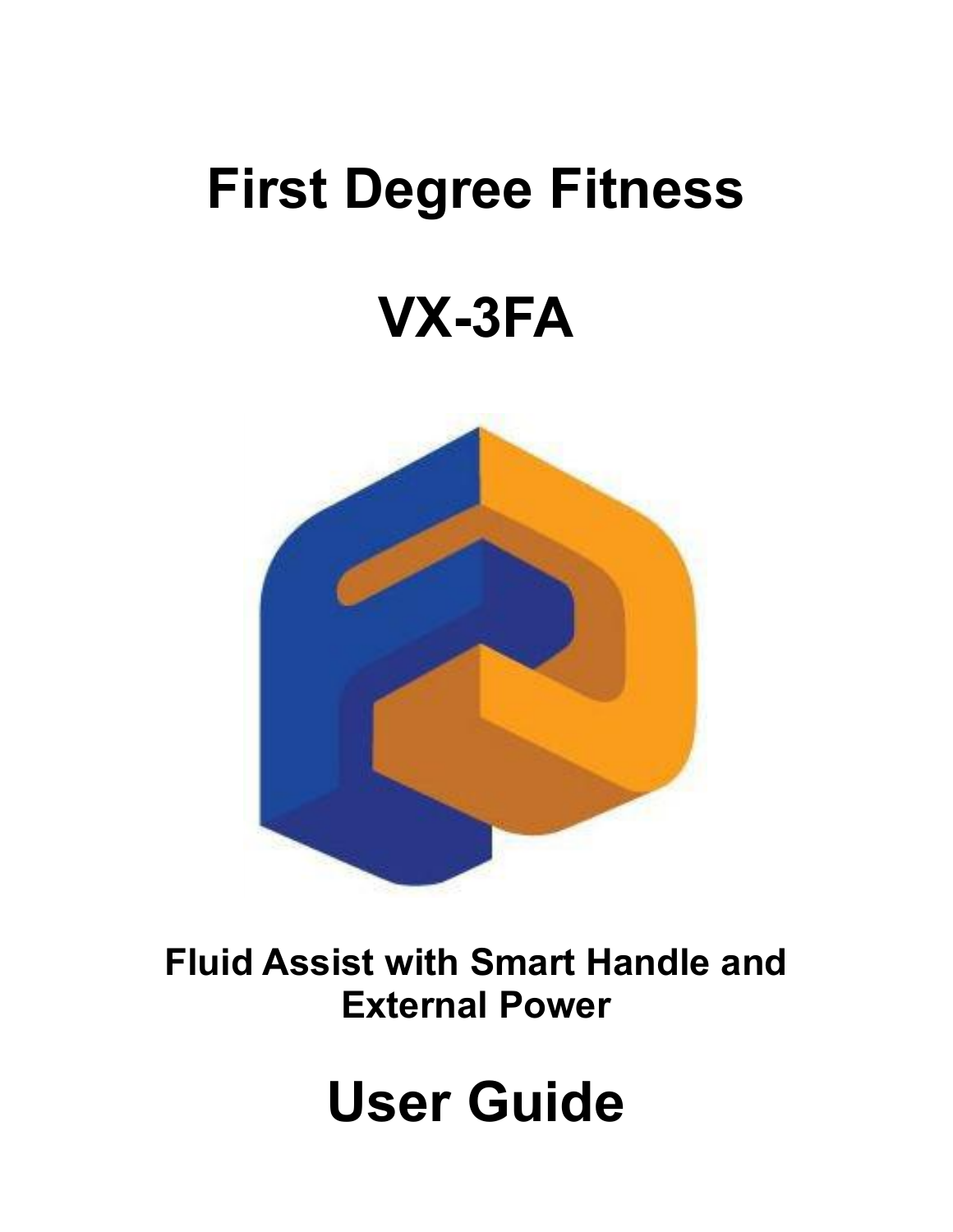# **Table of Contents**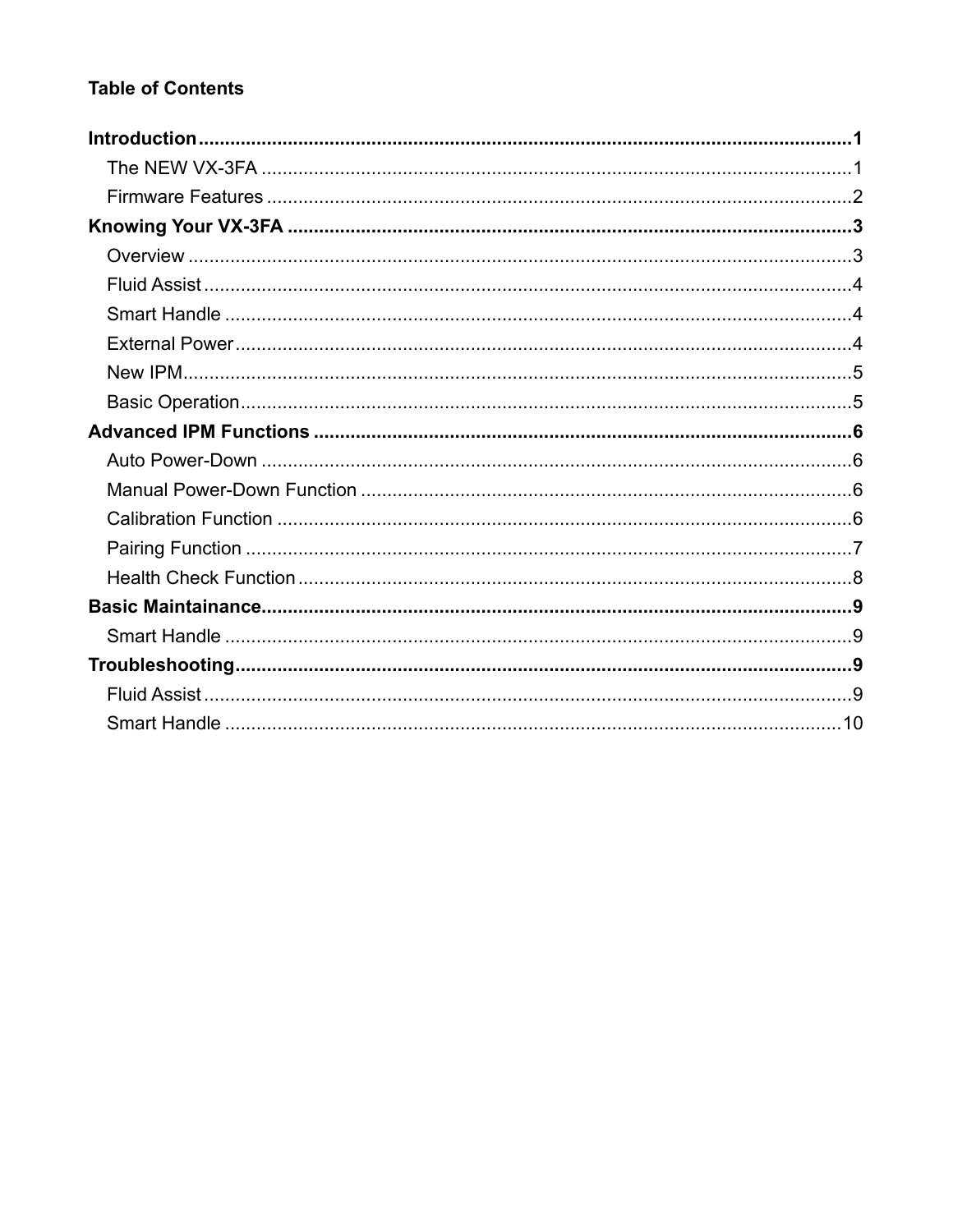# **INTRODUCTION**

#### *The NEW VX-3FA*

The new VX-3FA brings together the functionality of a First Degree Fitness VX-3 Rower with Fluid Assist Motorized Level Control, with Smart Handle for Wireless Level Change.

### **Fluid Assist**

- Replaceable Motor Control Module
- Motor Controlled Resistance Level
- Easy and Accurate Resistance Level Selection
- Change Level using the Interactive Performance Monitor (IPM) or Smart Handle

#### **Smart Handle**

- Easy Release Mechanism for Simple Replacement
- Low Power 2.4 GHz Wireless Technology with 5+ Meter Range
- Coded Wireless Signals No *Cross-talk*
- Wirelessly Connect to *Fluid Assist®*
- Wirelessly Control Resistance Level

#### **External Power**

- Low cost external 6V Power Supply
- Easy access socket on tank frame leg
- Simple power-on procedure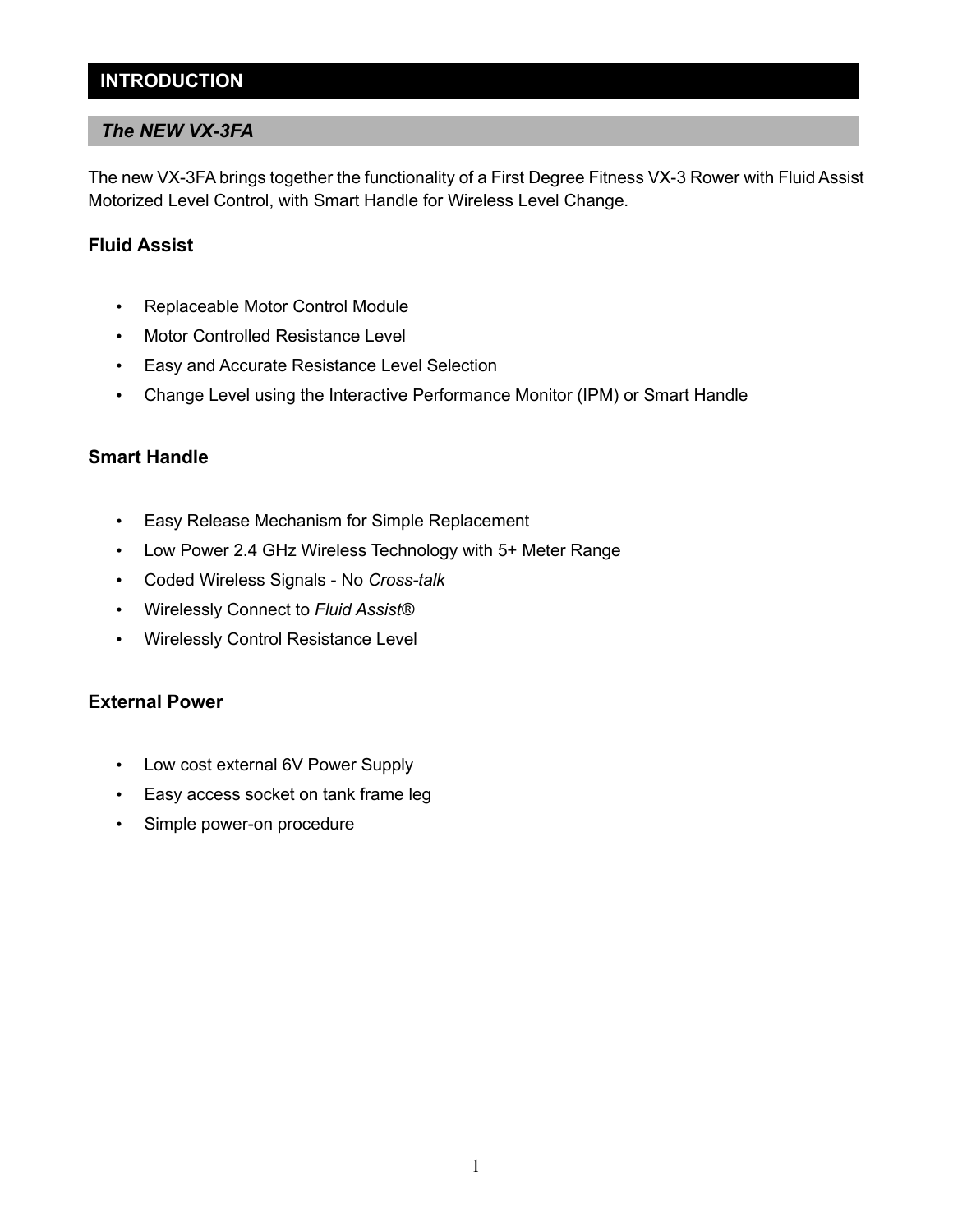#### *Firmware Features*

### **Fluid Assist**

- Resistance Level Control
	- Motor Drive and Position Control
- Receive RF Data from *Smart Handle*
	- Level Up/Down Button Press and *Smart Handle* Battery State
- Simple Calibration Function
- Simple *Fluid Assist* to *Smart Handle* Pairing Function
	- Default Fluid Assist RF ID for configuration free Smart Handle replacement
- Communication between *Fluid Assist* and *Integrated Performance Monitor* (IPM)
	- Resistance Level Management
	- *Fluid Assist* and *Smart Handle* Battery States
	- *Fluid Assist* Special Function Management
- Power Management
	- Auto Power Down

# **Smart Handle**

- RF Communication to *Fluid Assist*
	- Level Up/Down Button Presses
	- Battery Level Monitoring
- *Smart Handle* to *Fluid Assist* Pairing Function
- Power Management
	- Battery Saving and Auto Power Down
	- Battery level monitoring
	- Single button click to activate

# **New IPM Functionality**

- Resistance Level Control
- Self-Test Function
- Calibration Function
- Health Check Display
	- Fluid Assist & Smart Handle Battery Level
	- Current Level and Measured Motor Speed
- Smart Handle Pairing Display
	- Only required for multiple Fluid Assist installations.
	- For a single user this function is NOT required.
	- Simple Interactive Pairing Function
- Smart Handle battery level monitoring and indication
- Added Fluid Assist USB Support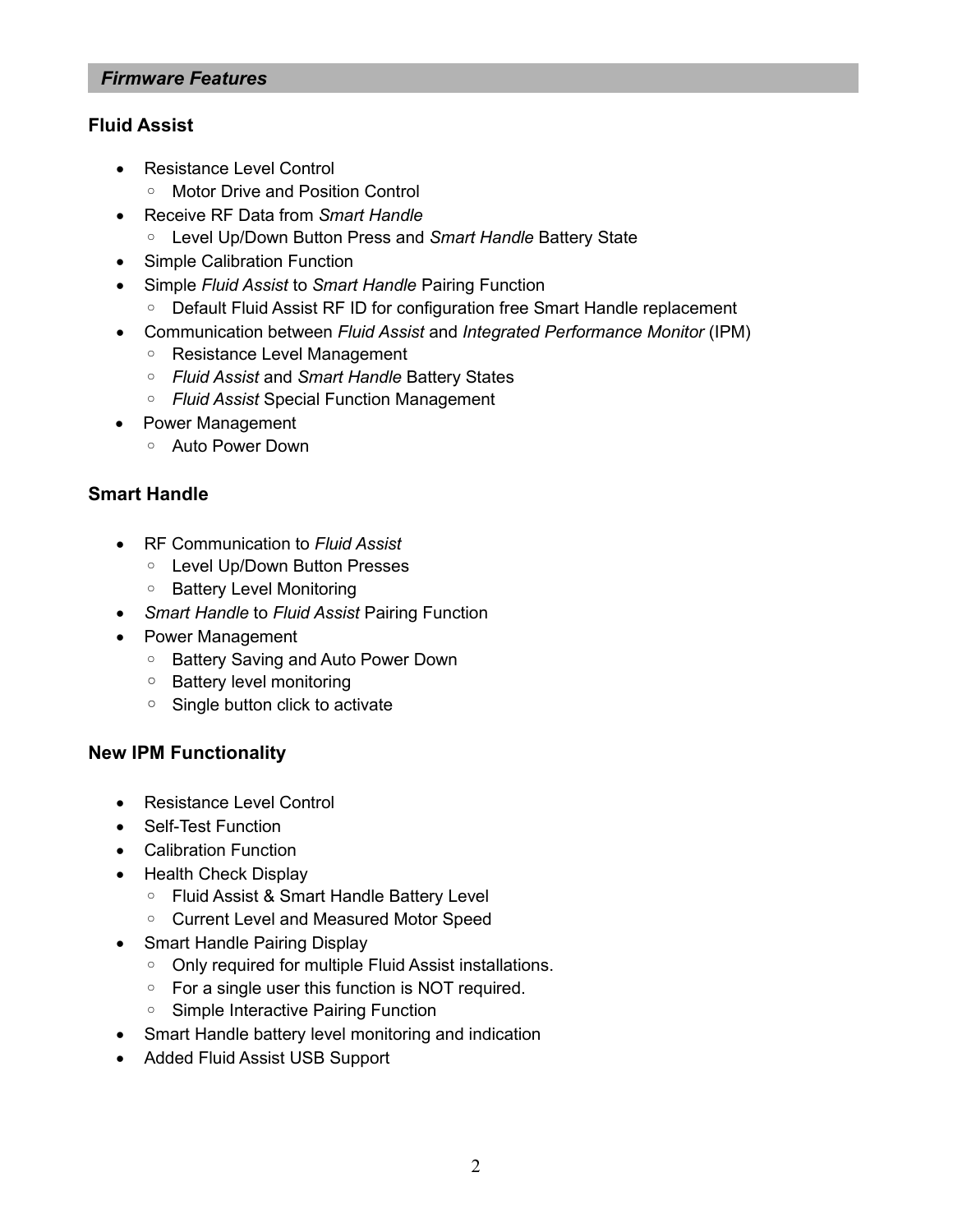# **KNOWING YOUR VX-3FA**

#### *Overview*

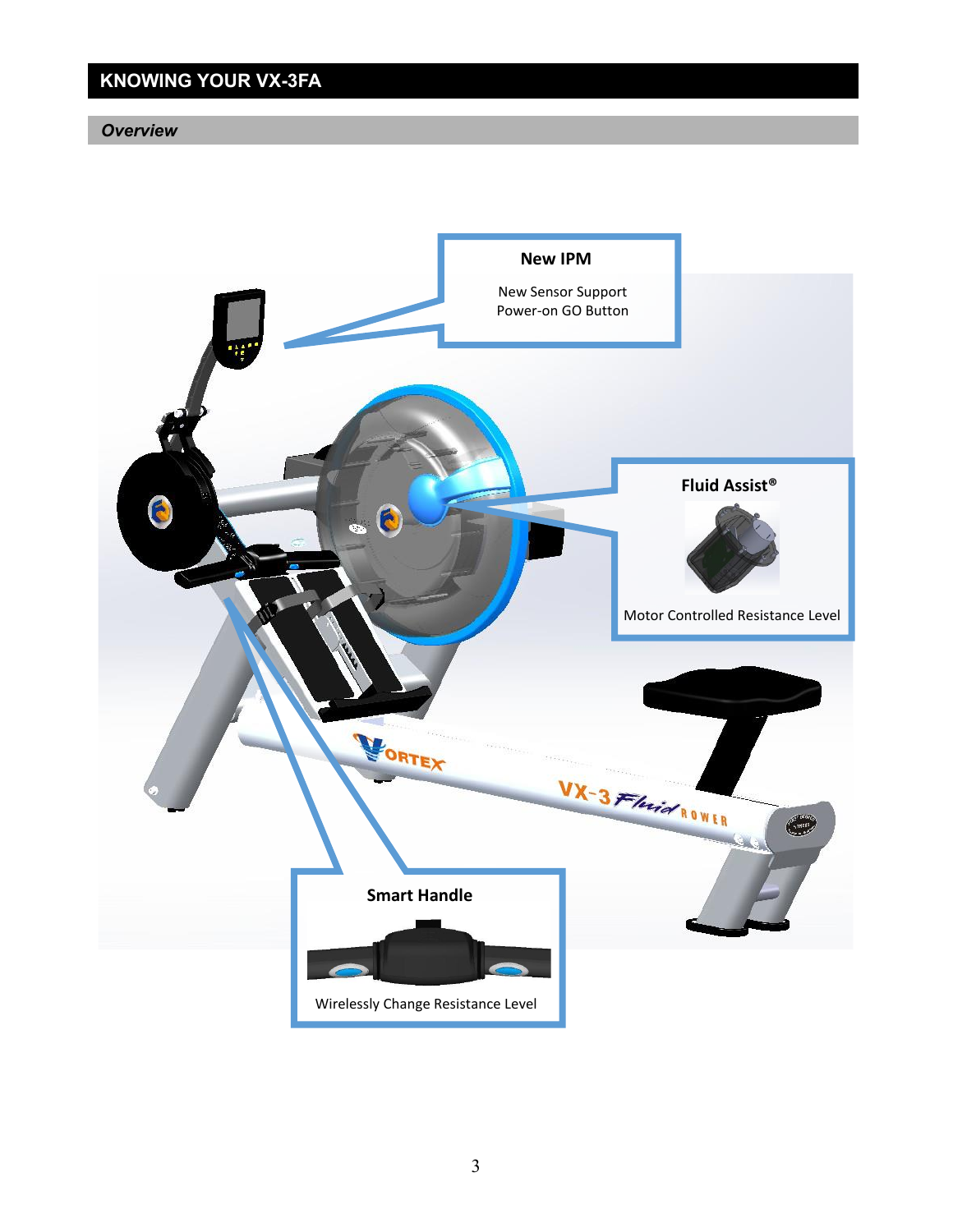#### *Fluid Assist*

- Removable Motorized Resistance Control Module
- Green LED Indicator for Correct Function
- Red LED Indicator for Fault **Conditions**
- Both LED Indicators are visible through the tank shell
- Integrated 2.4GHz Wireless **Communications**

#### *Smart Handle*



#### *External Power*



- Ergonomically Designed Handle
- Resistance Level Control Buttons positioned for best use with thumbs
- Easy-to-Remove Protective Cover for Battery Change
- Quick Belt Release Mechanism for easy Belt or Handle Replacement

- Single 6V external PSU
- Socket at base of tank support leg
- Easy Connect and Power On procedure

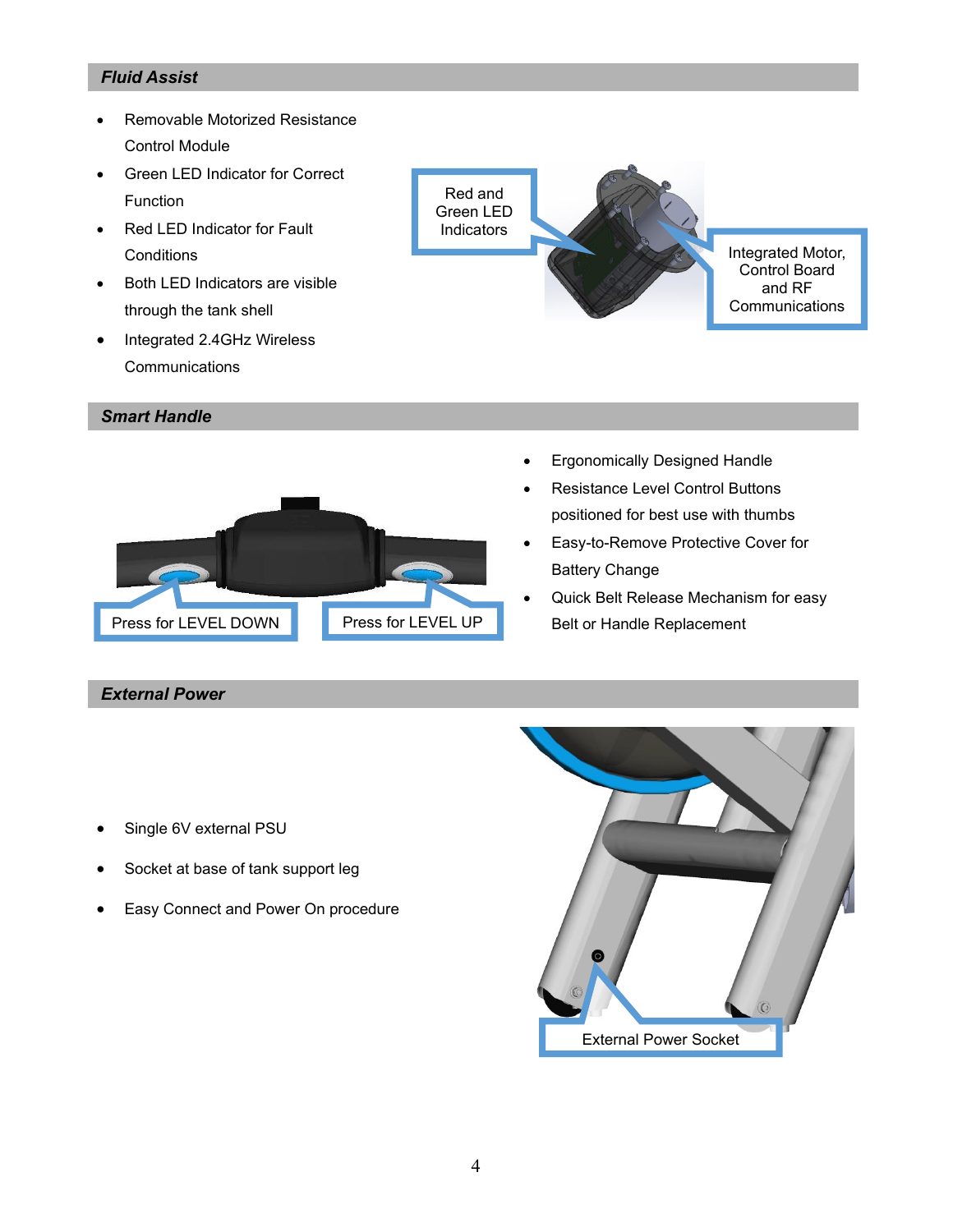- New embedded rear connectors
- **Faster CPU**
- Support for new Optical Speed sensor
- Integrated GO Button for Power Control



#### *Basic Operation*

#### *DO NOT DISCONNECT THE EXTERNAL POWER SUPPLY WHILE THE UNIT IS ON AS THIS MAY LEAD TO LOSS OF CALIBRATION*

- 1. Ensure the External Power Supply is connected
- 2. Press GO on the IPM to power on
- 3. Press + or on the Handle to activate
- 4. Press Level + or on the IPM to change Level
- 5. Press Level + or on the Smart Handle to change Level
- 6. The Battery Level Indicator will show 0 to 4 bars depending on Smart Handle battery level. If this indicator flashes then replace the Handle batteries.



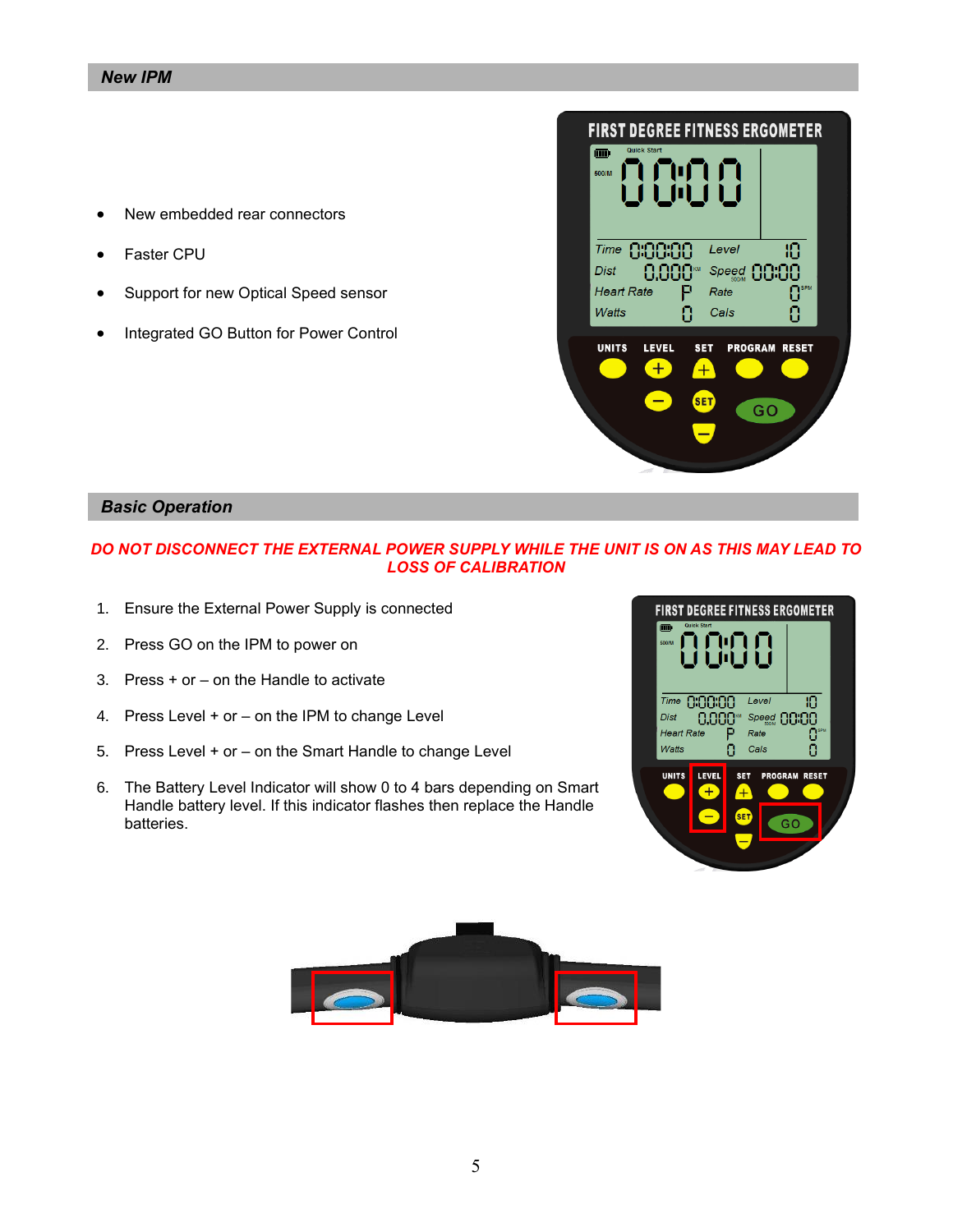# **ADVANCED IPM FUNCTIONS**

#### *For standard IPM functionality please see the Ergometer (IPM) with USB Connectivity User Guide.*

#### *Auto Power-Down*

The IPM will auto power-down following 10 minutes of inactivity. Fluid Assist will occasionally perform an autopark, to ensure correct calibration, during this procedure. If so, the IPM will display a flashing OFF indicator until the auto-park is complete.

#### *Manual Power-Down Function*

It is not recommended but it is possible to manually power down the system. Simply press and hold UNITS and RESET until the display goes off or a flashing OFF is displayed (see above).

#### *Calibration Function*

#### **Calibration Check**

- 1. Set Level 20
- 2. Visually check the position of the reservoir outlet hole
- 3. If this is not correct then follow the Calibration Procedure below



#### **Calibration Procedure**

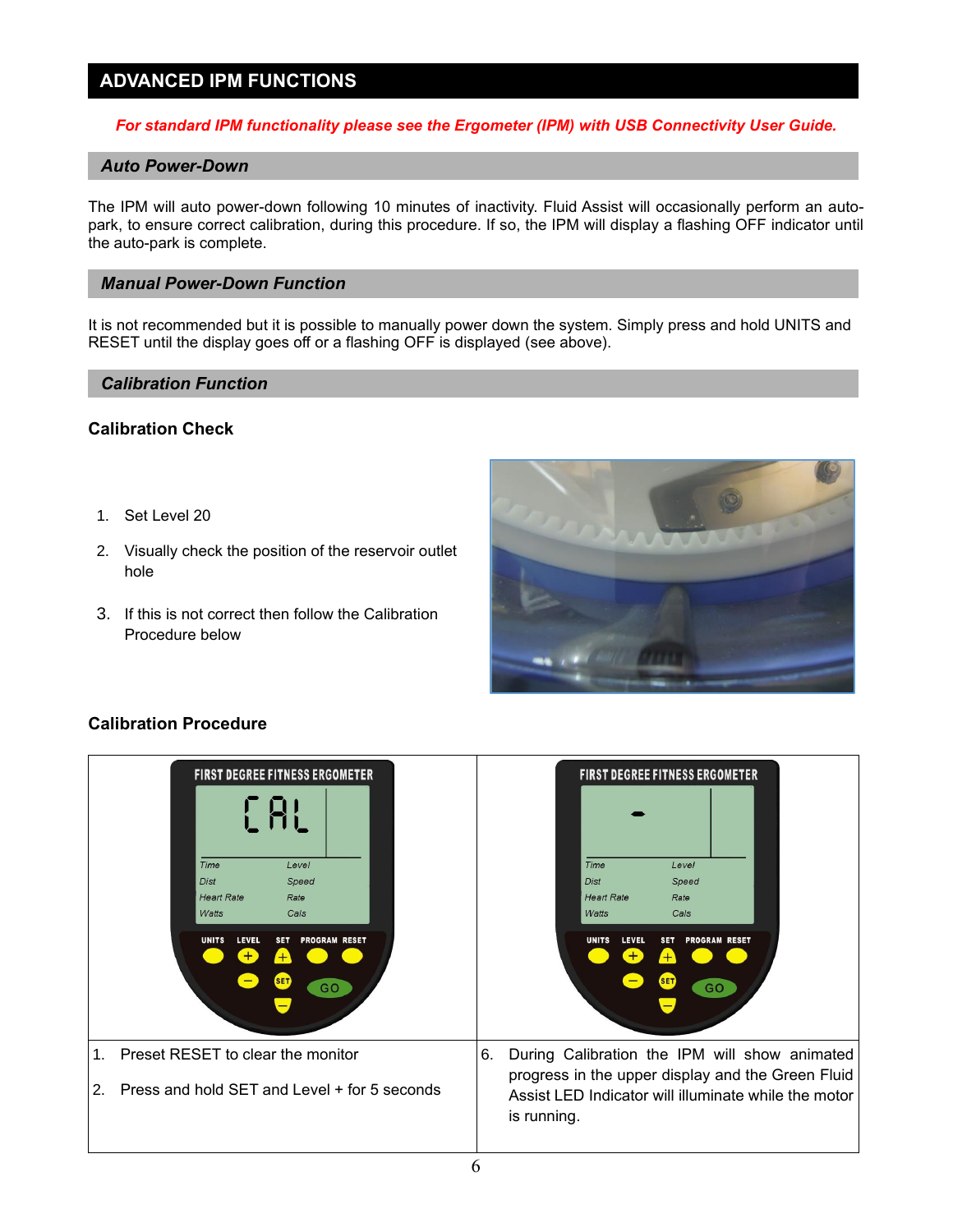

*Pairing Function Note: This is only required when there are more than one VX-3FA in the same location*

For multiple VX-3FA sites each one needs to be assigned a different Fluid Assist ID to avoid cross talk. It is suggested that the assigned IDs range from 1 to n, where n is the number of VX-3FAs, beginning the pairing process at 1 then repeating for each additional VX3-FA.

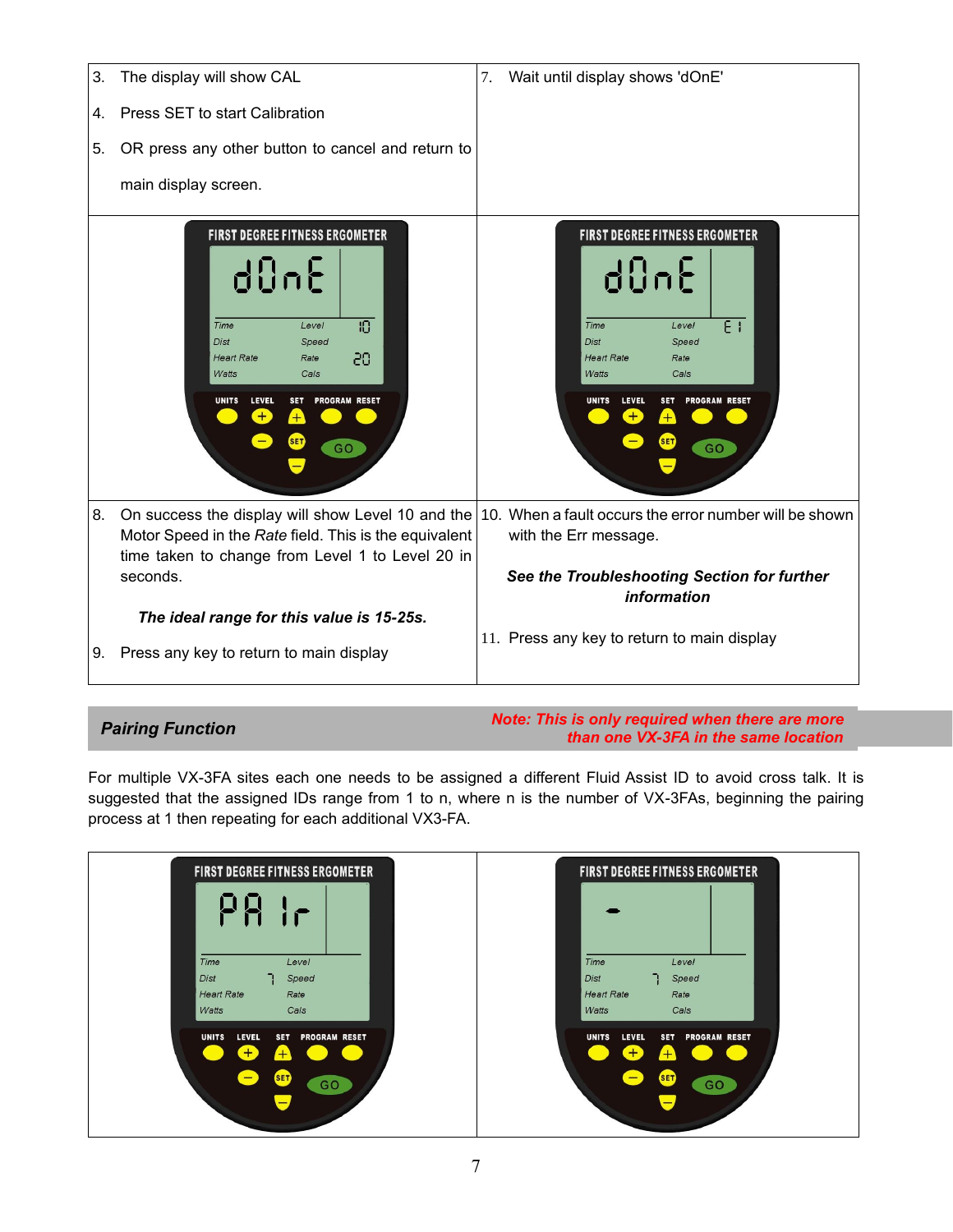

# *Health Check Function*

- 1. Preset RESET to clear the monitor
- 2. Press and hold SET and LEVEL DOWN for 5 seconds
- 3. The display will show Fluid Assist External Power Level in the Main Display Area. This should be around 6V.
- 4. The Smart Handle Battery Level is displayed just below Fluid Assist Battery Level

# *Ideal Voltage Range is 2.2V to around 3.3V. If this is less than 2.2V consider changing the Smart Handle Batteries.*

5. Press LEVEL UP OR LEVEL DOWN to change Level. This will update the Motor Speed Indicator, shown in the Rate field.

# *The ideal range for this value is 15-25s.*

6. Press any other key to return to main display

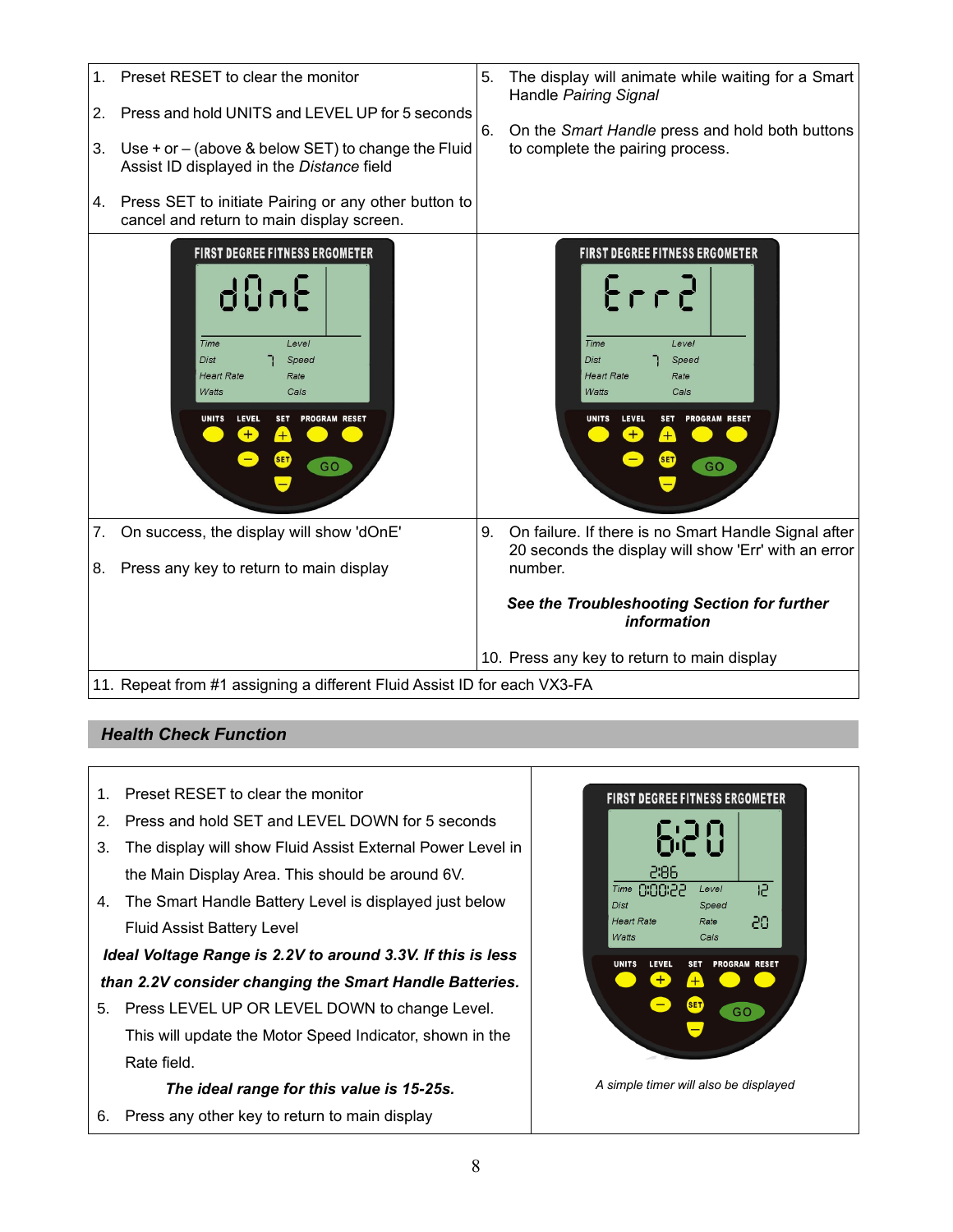# **BASIC MAINTAINANCE**

*For advanced service related issues please see the relevant service notes on our website.*

#### *Smart Handle*

Changing the Batteries

- 1. Remove the O-rings holding the protective rubber cover in place
- 2. Remove the rubber cover by sliding it along the belt
- 3. Remove the battery clip. Ensure you do not lose this
- 4. Replace the 2 x AAA batteries. Alkaline AAA batteries are recommended
- 5. Replace the clip and rubber cover
- 6. Re-secure the cover using the O-rings

# **TROUBLESHOOTING**

#### *Error Codes*

#### **Fluid Assist**

- **E1 = Motor/Position Sensor Error (Can occur when a level change is started)**
- **E2 = Calibration error (Can only occur when calibrating)**

#### **Handle Pairing**

- **Err1 = Invalid Handle ID**
- **Err2 = Timeout – No handle found**
- **Err3 = General Pairing Error (THIS SHOULD NEVER HAPPEN)**

#### *Fluid Assist*

#### *LED Indicators*

| <b>Green LED</b> | <b>Red LED</b>             | <b>Meaning</b>                                                                                                                                       | <b>Action</b>                              |
|------------------|----------------------------|------------------------------------------------------------------------------------------------------------------------------------------------------|--------------------------------------------|
| ON               | <b>OFF</b>                 | Motor OK                                                                                                                                             | None                                       |
| <b>ON</b>        | <b>ON</b>                  | Motor OK but not Calibrated                                                                                                                          | <b>Perform Calibration Function on IPM</b> |
|                  | Flashing<br>(1s ON/1s OFF) | <b>Motor/Position Sensor Failure</b><br>If the motor moves while<br>changing level then this is a<br>sensor issue otherwise it is a<br>faulty motor. | <b>Replace Motor Module</b>                |
|                  | Flashing<br>(2s ON/2s OFF) | <b>Calibration Sensor Error</b>                                                                                                                      | <b>Replace Motor Module</b>                |